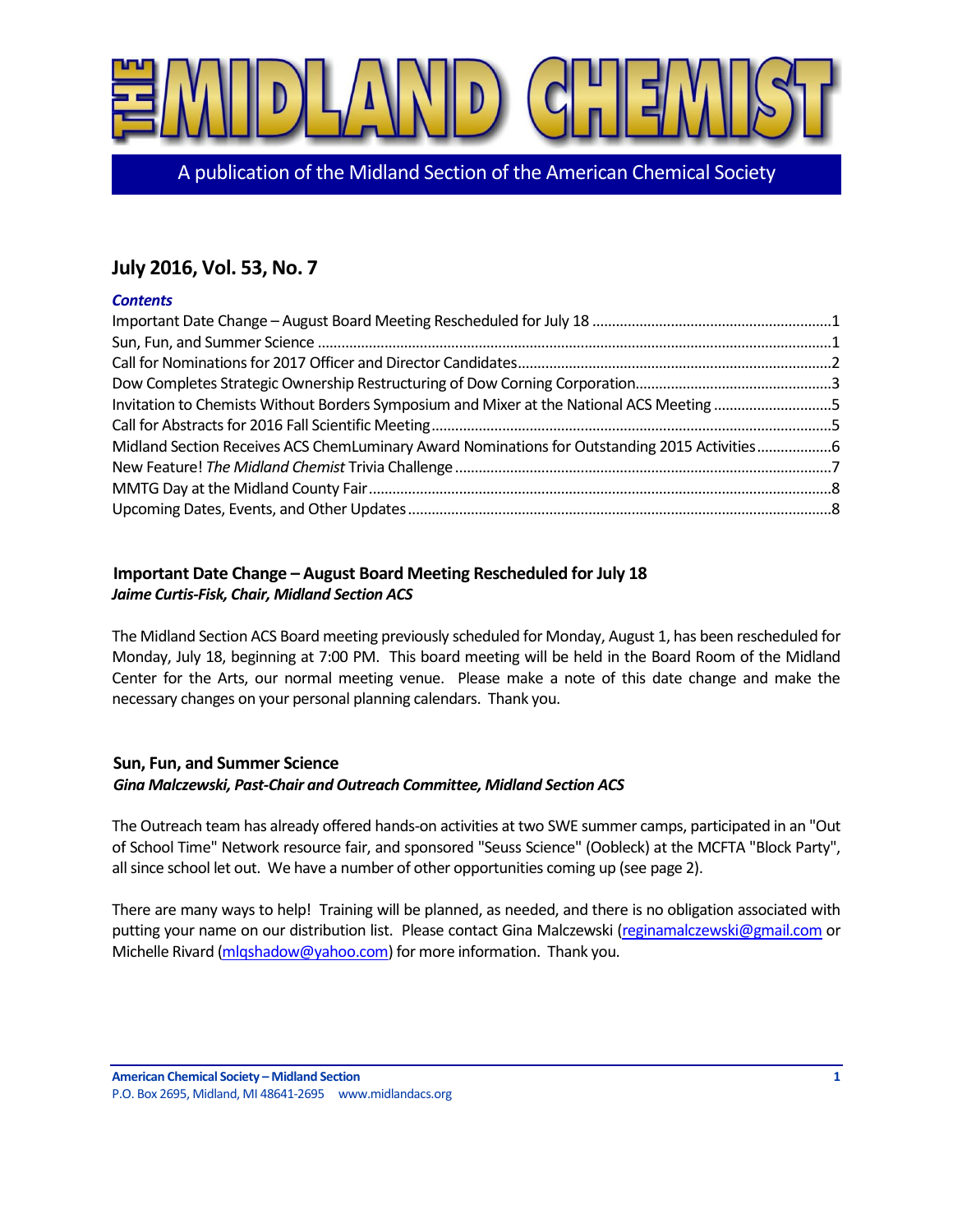| Date / Location / Event                                                                      | <b>Time Blocks</b>                                       | Content / Format                                                                           |
|----------------------------------------------------------------------------------------------|----------------------------------------------------------|--------------------------------------------------------------------------------------------|
| 7/16; Midland Tridge; Midland<br><b>RiverDays Festival</b>                                   | $10 AM - 4 PM$ (in shifts)                               | Walk-by "Wonders of Water"<br>experiments                                                  |
| 7/20; Bay City Central High School;<br>21st Century Community Learning<br>Center Summer Camp | 11 AM - 12 PM                                            | Hands-on Carnival Science                                                                  |
| 7/23; Mid-Michigan Children's<br>Museum, Saginaw                                             | 11 AM $-$ 1 PM (two sessions)                            | Hands-on Carnival Science                                                                  |
| 8/3; Discovery Museum, Mount<br>Pleasant                                                     | 10-11 AM                                                 | Hands-on Sweet Science: Gum<br>and Marshmallows                                            |
| 8/26; Discovery Museum, Mount<br>Pleasant                                                    | 10-11 AM                                                 | Hands-on "I Love Light": Making<br>Kaleidoscopes                                           |
| 8/31; Bay City Central High School;<br>Teacher In-service                                    | 10:15-11:30 AM and/or 12:45-<br>2:00 PM (lunch included) | Density experiments, STEAM<br>activities                                                   |
| All summer long; Creative 360,<br>Midland; Garden and greenhouse<br>activities               | Varied, at your convenience                              | Weeding, watering, setting up<br>vermiculture, hydroponics, and<br>raised beds, harvesting |

## <span id="page-1-0"></span>**Call for Nominations for 2017 Officer and Director Candidates** *Wenyi Huang, Chair, Nominations and Elections Committee, Midland Section ACS*

Here is your opportunity to become more involved in your local ACS section! We need candidates to run for the following positions for 2017:

- Chair-elect (1-year term)
- Secretary (1-year term)
- Treasurer (1-year term)
- Chair, Nominations and Elections Committee (1-year term)
- Councilor (3-year term)
- Alternate Councilor (3-year term)
- Directors (3 open positions, 3-year terms)

If you are interested in running for any of these positions, or if you know of someone who might be interested, please contact Wenyi Huang at [whuang1@dow.com](mailto:whuang1@dow.com) or 989-636-5789. If you have any questions regarding the responsibilities of any of the positions listed above, please contact the current officers or Wenyi Huang. You are also encouraged to visit the Midland Section ACS website a[t www.midlandacs.org.](http://www.midlandacs.org/)

Nominations from the floor will be accepted at the July 18 Board meeting (MCFTA Board room, 7:00 PM). Please be aware that the nominees will have to accept their nomination prior to the announcement from the floor. If you are not motivated to run for a board position, there are still many other interesting ways in which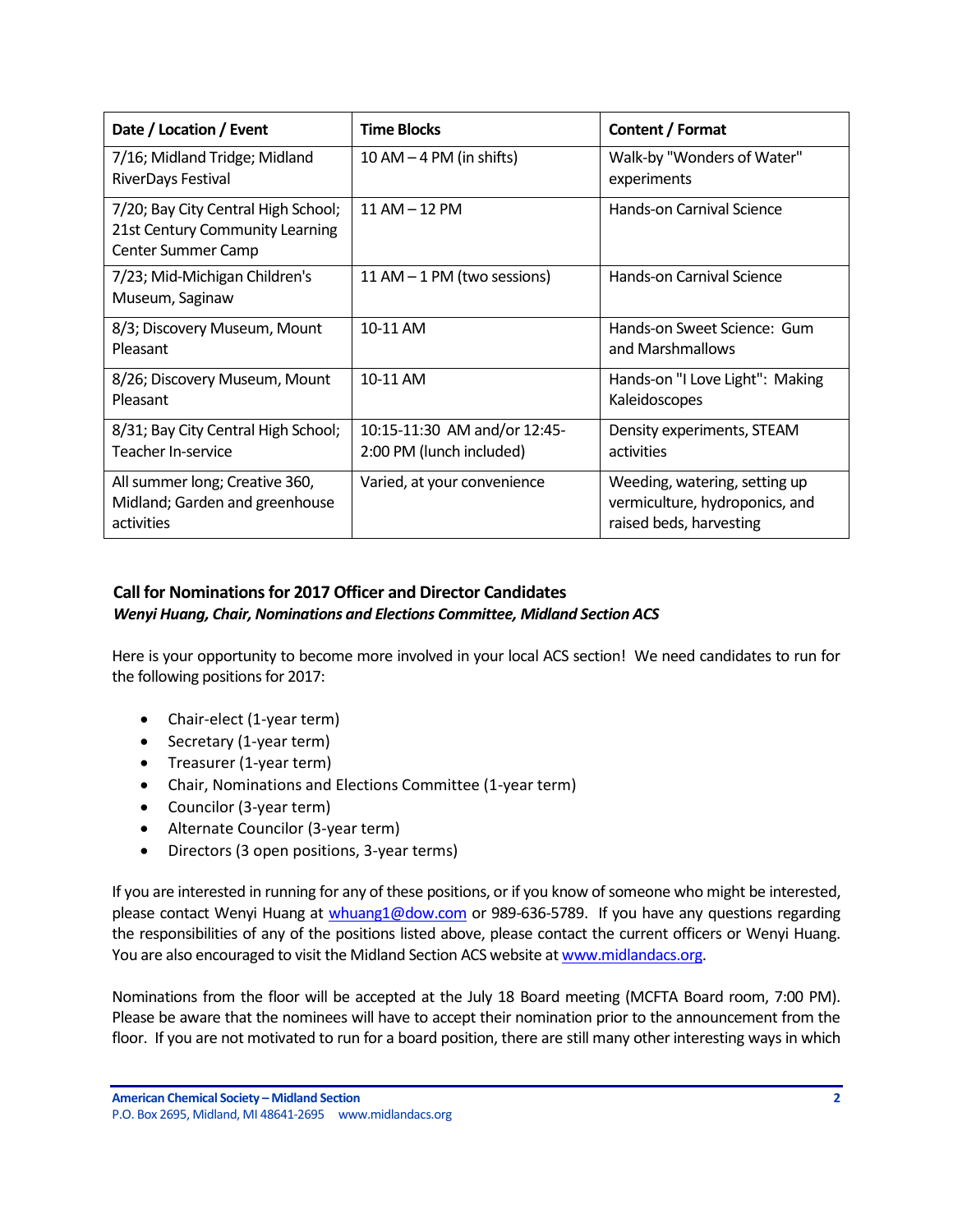you can serve. Please contact the committee chairs or any board member for more information. The Committees are listed below.

| Awards                            | Technology                            | Teacher           |
|-----------------------------------|---------------------------------------|-------------------|
| Chemistry Olympiad                | <b>Project SEED</b>                   | <b>Fall Scier</b> |
| Publicity                         | Finance                               | Program           |
| Outreach/Kids and Chemistry       | <b>Midland Chemist</b>                | Silver Cir        |
| Long Range Planning               | Diversity and Multicultural Committee | Nominat           |
| Historian                         | <b>Women Chemists Committee</b>       | Member            |
| <b>Younger Chemists Committee</b> | SciFest/NCW                           | Sustaina          |
| <b>MMTG</b>                       | Scholarship Committee                 |                   |

**Teacher Support** Fall Scientific Meeting Silver Circle/Senior Chemists Ittee **Nominations and Elections Membership** Sustainability/Environmental Affairs

There are a variety of compelling reasons to take advantage of the chance to become involved as an officer, director, or committee leader/member for our award-winning Section – networking beyond your workplace, an opportunity to provide vision and voice to your local scientific community, and a chance to hone your interpersonal and leadership skills. Please consider getting involved with the Midland Section ACS.

#### <span id="page-2-0"></span>**Dow Completes Strategic Ownership Restructuring of Dow Corning Corporation** *Vickie Langer, Co-Editor, The Midland Chemist*

Editor's note: The following article is reprinted here from the June 1, 2016 press release of The Dow Chemical Company [\(http://www.dow.com/en-us/news\)](http://www.dow.com/en-us/news).

**MIDLAND, Mich. - June 1, 2016 -** The Dow Chemical Company (NYSE: DOW) today announced the successful completion of the transaction to restructure the ownership of Dow Corning. Dow is now 100 percent owner of Dow Corning's silicones business, which had 2015 revenues of greater than \$4.5 billion and is expected to generate more than \$1 billion of annual EBITDA for Dow at full run-rate synergies. The transaction represents a post-synergy multiple of less than 6x EBITDA, highlighting the unique value creation to Dow shareholders from acquiring 50 percent of the silicones business while benefiting from 100 percent of the synergies.

"Dow Corning's world-leading silicone position brings a complementary new chemistry and technology to Dow, with it being a hand-in-glove, strategic fit for our material sciences portfolio and based on the additional \$1 billion of EBITDA to Dow's bottom line at full run-rate synergies, which at \$400 million is the minimum we expect to achieve, this transaction is highly accretive for our shareholders. As an owner of Dow Corning for more than seven decades, our deep understanding of the common and adjacent markets we serve will enable us to go narrower and deeper into high growth businesses where innovation is rewarded with value," said Andrew N. Liveris, Dow's chairman and chief executive officer. "By linking our two robust innovation engines, we will bring greater value to our shareholders and a wider range of differentiated, high value solutions to our customers."

A pioneer, and current day leader, in silicones, silicon-based technology, and innovation, Dow Corning was previously a 73-year 50:50 joint venture between Dow and Corning Incorporated. Dow and Corning will maintain their equal proportional equity interests in Hemlock Semiconductor Group, a polysilicon producer in which Dow Corning was the majority shareholder.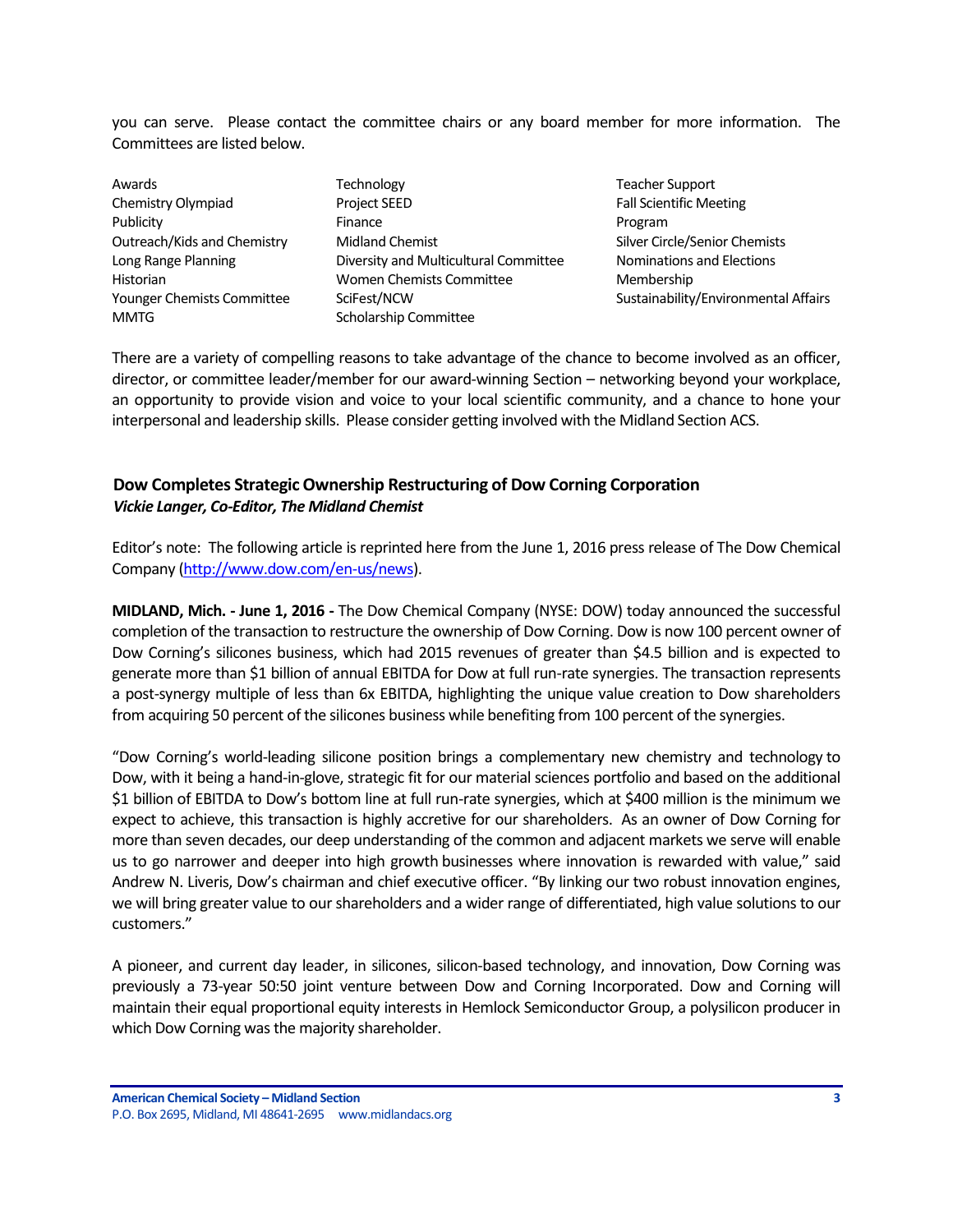The highly synergistic transaction extends Dow's participation in its Consumer Solutions and Infrastructure Solutions segments, providing immediate integration into Dow's monomer and polymer value chains. It also enables Dow to provide complementary technology offerings in attractive industry segments where Dow is already a leader today, such as building and construction, consumer care, transportation, packaging, and electronics. Dow is positioned to capture a minimum of \$400 million in annual cost and growth synergies from the restructured ownership.

#### **Business Structure and Governance**

Dow Corning will operate as a wholly owned subsidiary of Dow, and will be headquartered with Dow in Midland, Michigan.

As previously announced, Dow Vice Chairman and Chief Financial Officer Howard Ungerleider will serve as chairman of Dow Corning in addition to his current responsibilities. Dow Vice President Mauro Gregorio, who leads the Dow Corning integration team for Dow, will serve as chief executive officer of Dow Corning. Andy Tometich, a 27-year Dow Corning veteran, has been named business president of the silicones business.

"We are excited to welcome the Dow Corning team to the Dow family, and to deliver the tremendous growth potential of the combined company," said Ungerleider. "Dow Corning is a new element for growth for Dow. Bringing together these two industry-leading companies will drive exciting opportunities for our customers worldwide via more comprehensive product offerings, access to new technologies, and expanded R&D power to help quickly commercialize innovations."

#### **Next Steps**

Dow's immediate focus is on seamlessly integrating Dow Corning into its existing operations and quickly capturing full growth and cost synergies. Already, leadership from both companies have worked together to define the organizational design for rapid post-close implementation. Dow expects the transaction to be accretive to operating earnings per share (EPS), cash flow from operations, and free cash flow in the first full year after transaction close.

"Dow Corning's silicones technology platform is a natural fit within Dow. Together we share 73 years as joint venture partners," said Gregorio. "And we also share a promising future of bringing new technologies and innovation to customers worldwide."

#### **About Dow**

Dow (NYSE: DOW) combines the power of science and technology to passionately innovate what is essential to human progress. The Company is driving innovations that extract value from material, polymer, chemical, and biological science to help address many of the world's most challenging problems such as the need for clean water, clean energy generation and conservation, and increasing agricultural productivity. Dow's integrated, market-driven, industry-leading portfolio of specialty chemical, advanced materials, agrosciences, and plastics businesses delivers a broad range of technology-based products and solutions to customers in approximately 180 countries and in high-growth sectors such as packaging, electronics, water, coatings, and agriculture. In 2015, Dow had annual sales of nearly \$49 billion and employed approximately 49,500 people worldwide. The Company's more than 6,000 product families are manufactured at 179 sites in 35 countries across the globe. References to "Dow" or the "Company" mean The Dow Chemical Company and its consolidated subsidiaries unless otherwise expressly noted. More information about Dow can be found at [www.dow.com.](http://www.dow.com/)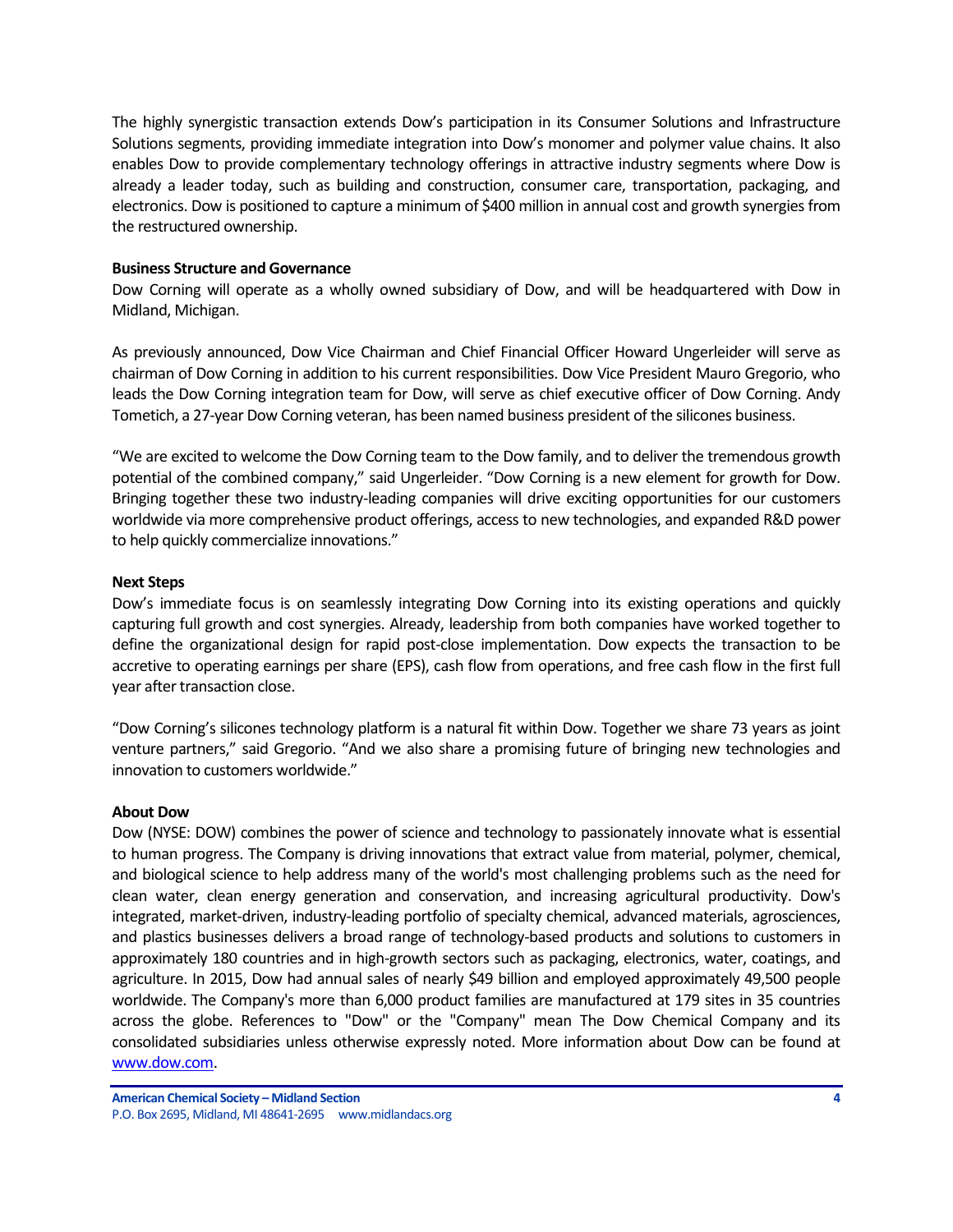*Note: The forward looking statements contained in this document involve risks and uncertainties that may affect Dow's operations, markets, products, services, prices and other factors as discussed in filings with the Securities and Exchange Commission ("SEC"). These risks and uncertainties include, but are not limited to, economic, competitive, legal, governmental and technological factors. Accordingly, there is no assurance that Dow's expectations will be realized. The Company assumes no obligation to provide revisions to any forward looking statements should circumstances change, except as otherwise required by securities and other applicable laws.*

#### <span id="page-4-0"></span>**Invitation to Chemists Without Borders Symposium and Mixer at the National ACS Meeting** *Ronda Grosse, Board Member, Chemists Without Borders*

Chemists Without Borders will be hosting an all-day symposium at the Fall ACS meeting in Philadelphia, *Mobilizing Chemistry Expertise to Solve Humanitarian Problems*, followed by a social hour. We have 10

excellent speakers lined up from academia, industry, government and non-profit organizations on Sunday, August 21, 2016. We will highlight efforts to apply chemistry to improve the lives of those across the



globe. Presentation topics include clean water initiatives, expanding access to quality medicines, science education, and advancements in inexpensive analytical methodologies that can be readily applied in developing countries.

Directly following the presentations, we will have a mixer with refreshments. This will be a great opportunity for those interested in using chemistry to help others. We look forward to fruitful discussions regarding the far-reaching benefits of these efforts, and ideas toward addressing challenges associated with this type of humanitarian work. Please join us!

If you have any questions or suggestions, or want to contribute to this event, please contact Ronda Grosse at 989-496-3097 o[r rondagrosse@chemistswithoutborders.org.](mailto:rondagrosse@chemistswithoutborders.org) Thank you.

#### <span id="page-4-1"></span>**Call for Abstracts for 2016 Fall Scientific Meeting** *Michael Vagnini, Chair, 2016 Fall Scientific Meeting, Midland Section ACS*

Mark your calendars for the Midland Section's 72nd Fall Scientific Meeting! This year's event – with a theme of *Solving Mysteries Through Chemistry* – will be held on Saturday, October 22, at Saginaw Valley State University. For the first time in several years, there will be concurrent sessions of oral presentations, offering more local scientists and students the opportunity to present their work. The poster session is also being expanded, and the Mid-Michigan Technicians Group is hosting a networking reception following the main Fall Scientific Meeting event. Our keynote speaker will be Dr. Christopher S. Palenik, VP and Senior Research Microscopist at Microtrace.

Registration details will be announced soon, but we are now accepting abstracts for oral and poster presentations! Please e-mail abstracts to Peter Bai [\(PJBai@dow.com\)](mailto:PJBai@dow.com), indicating your preference for an oral or poster presentation. There are a limited number of oral presentation time slots, but all abstracts will be considered for the poster session. The abstract submission deadline for industry professionals is August 13, and the deadline for academic researchers and students is September 17. Please contact Fall Scientific Meeting Chair Mike Vagnini [\(MTVagnini@dow.com\)](mailto:MTVagnini@dow.com) with any questions.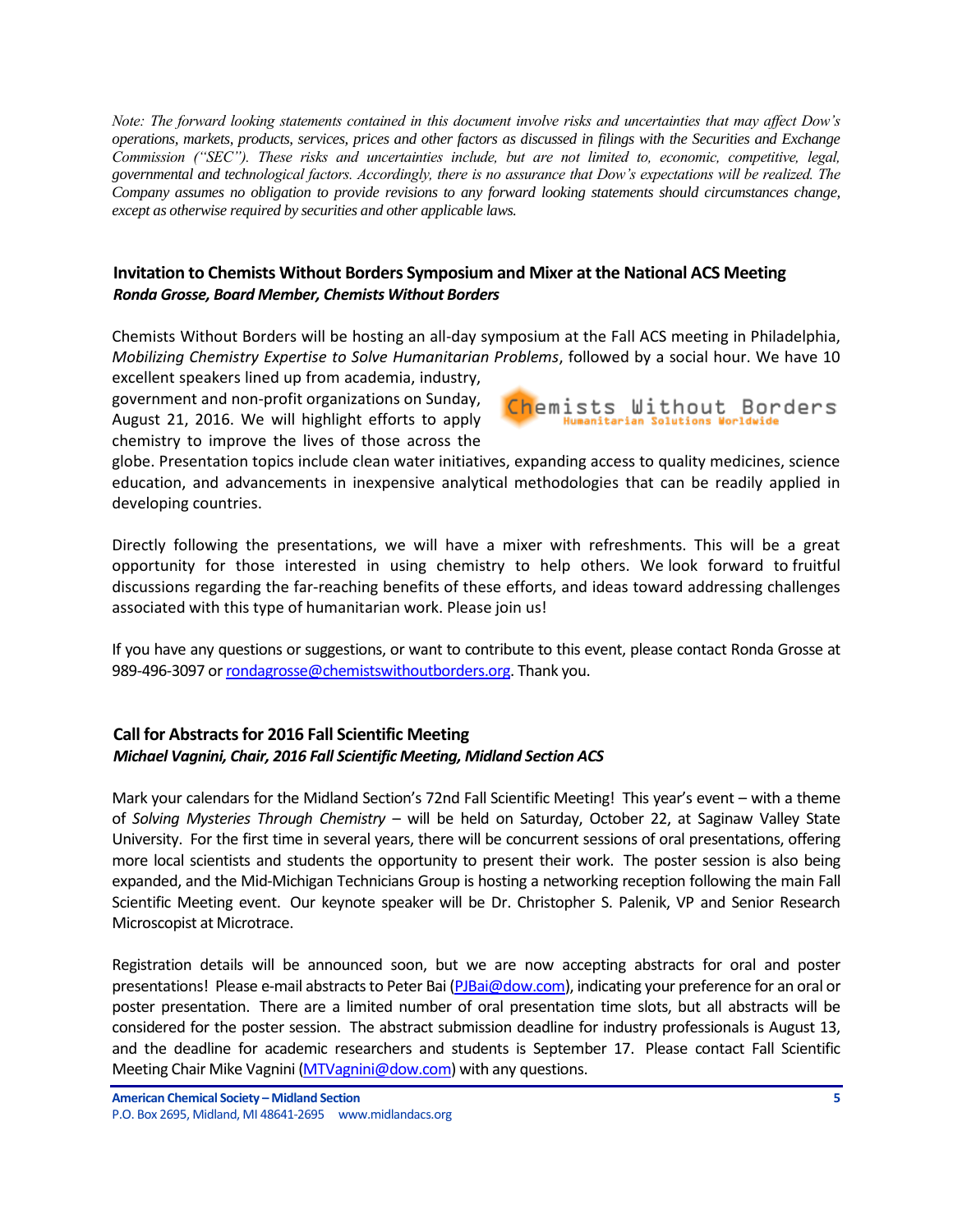



# New highlights for the 2016 meeting:

Expanded oral presentation sessions and a larger poster session! More opportunities for industry professionals, academic researchers, and students to present in both formats.

Networking reception held with the Mid-Michigan Technicians Group!

#### **Call for abstracts!**



Deadline for industry professionals: August 13, 2016 Deadline for academic researchers and students: Sept. 17, 2016 E-mail PJBai@dow.com, indicating oral or poster presentation.

For any questions, please contact the Chair at MTVagnini@dow.com!

## **Keynote Speaker** Dr. Christopher S. Palenik **VP and Senior Research Microscopist at Microtrace**

# <span id="page-5-0"></span>**Midland Section Receives ACS ChemLuminary Award Nominations for Outstanding 2015 Activities** *Gina Malczewski, Past Chair and Outreach Committee, Midland Section ACS*

The final nominations for ChemLuminary Awards have been announced by the National ACS. These nominations are based on activity descriptions given as part of our local section annual report for 2015. The following nominations represent many types of activities, serving different groups both within and outside of the Midland Section of the ACS:

- **Best Event or Activity Organized by, or Benefiting, the Applied Chemical Technology Professional Community**: MMTG Lunch and Learn Session on Emotional Intelligence
- **Outstanding Community Involvement in CCED**: Earth Day Expo and Passport Program
- **Outstanding Ongoing NCW Event**: Participation in GLBSEF and Education Day with the Saginaw Spirit
- **Outstanding Sustainability Activities**: ACS Garden and Greenhouse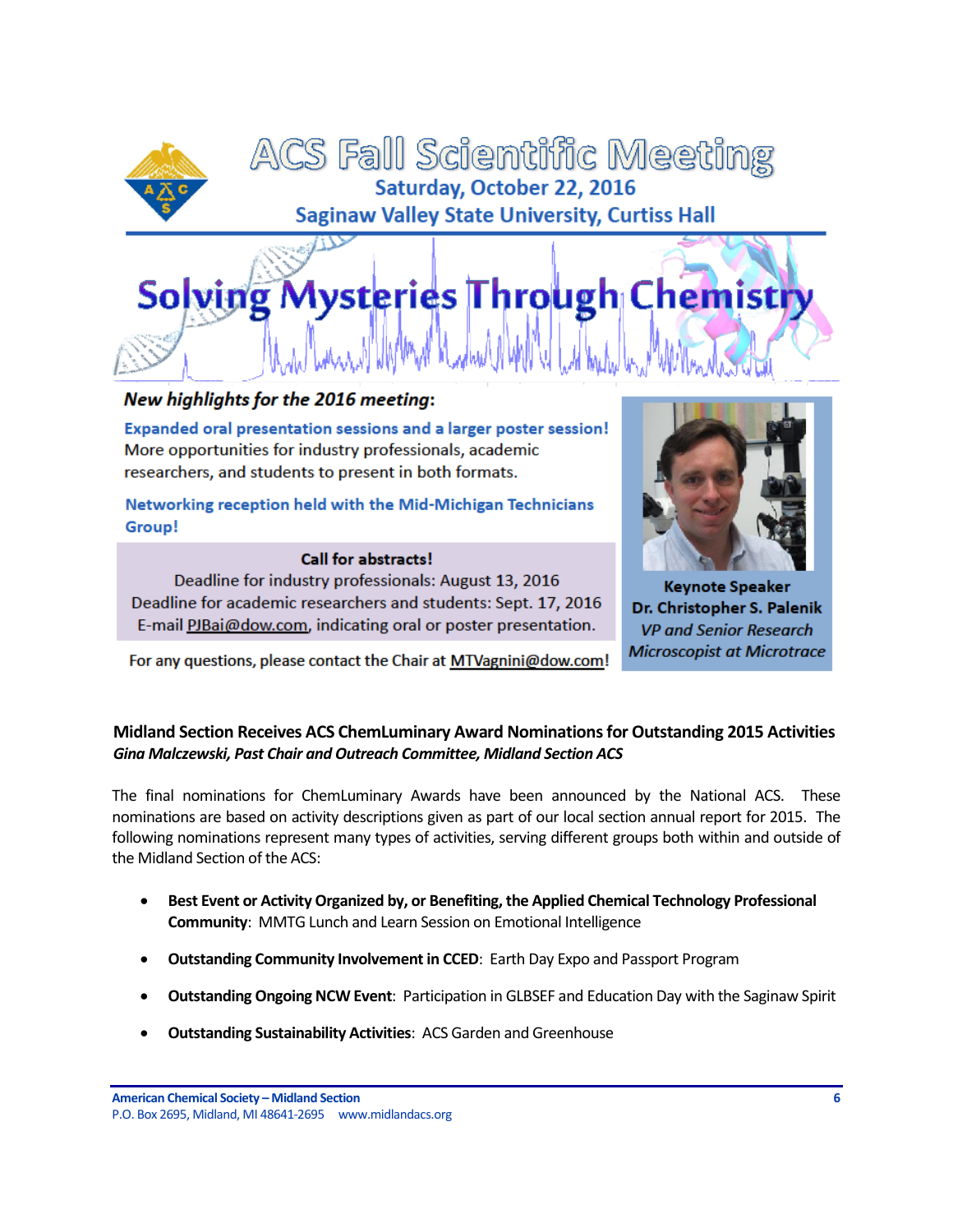- **Outstanding Leadership Development Program Award**: Strategic Planning Event
- **Best Activity or Program Stimulating Member Involvement**: Madeline Jacobs Visit to Midland
- **Most Innovative New Activity or Program**: Sci Pi Day Program at SVSU
- **Outstanding Performance by a Local Section (Medium Size)** The Midland Section is one of 45 medium sized sections in the ACS
- **Most Innovative Activity in a Local Section for Senior Chemists**: Silver Circle Kick-Off Event
- **Outstanding High School Student Program Award:** Reaction Labs at Midland High School (Alka-Seltzer, Diet Coke, and Mentos)
- **Outstanding Kids and Chemistry Award:** For all of the various events sponsored by Kids and Chemistry in 2015

The winners of these awards will be recognized at the 252nd ACS National Meeting in Philadelphia, PA, on Tuesday, August 23, at the Pennsylvania Convention Center in Terrace Ballroom One. The presentations will include awards given by 19 different National ACS Committees. Last year we received three awards, including Outstanding Section in our size category. Our success would not be possible without the large group of dedicated and creative volunteers with which we are blessed within the Midland Section ACS. THANK YOU for all that you do!

# <span id="page-6-0"></span>**New Feature!** *The Midland Chemist* **Trivia Challenge** *Vickie Langer, Co-Editor, The Midland Chemist*

The Midland Section of the ACS is fast approaching its 100-year anniversary! On what date did the Midland Section receive its charter as a local section of the American Chemical Society? Hint: The answer can be found on the Midland Section website at [http://www.midlandacs.org/.](http://www.midlandacs.org/)

Submit your answer to the editors a[t newseditor@midlandacs.org,](mailto:newseditor@midlandacs.org) using the e-mail Subject header "July Trivia Challenge Answer". A name will be drawn at random to receive an ACS Periodic Table pen, from among those submitting the correct answer. Please submit your trivia challenge answer no later than July 31.



Do you have a trivia question related to the Midland Section, the National

ACS, or chemistry in general, that you would like to see printed in a future issue of *The Midland Chemist*? If you do, please submit your suggestions to the editors at [newseditor@midlandacs.org.](mailto:newseditor@midlandacs.org) Thank you.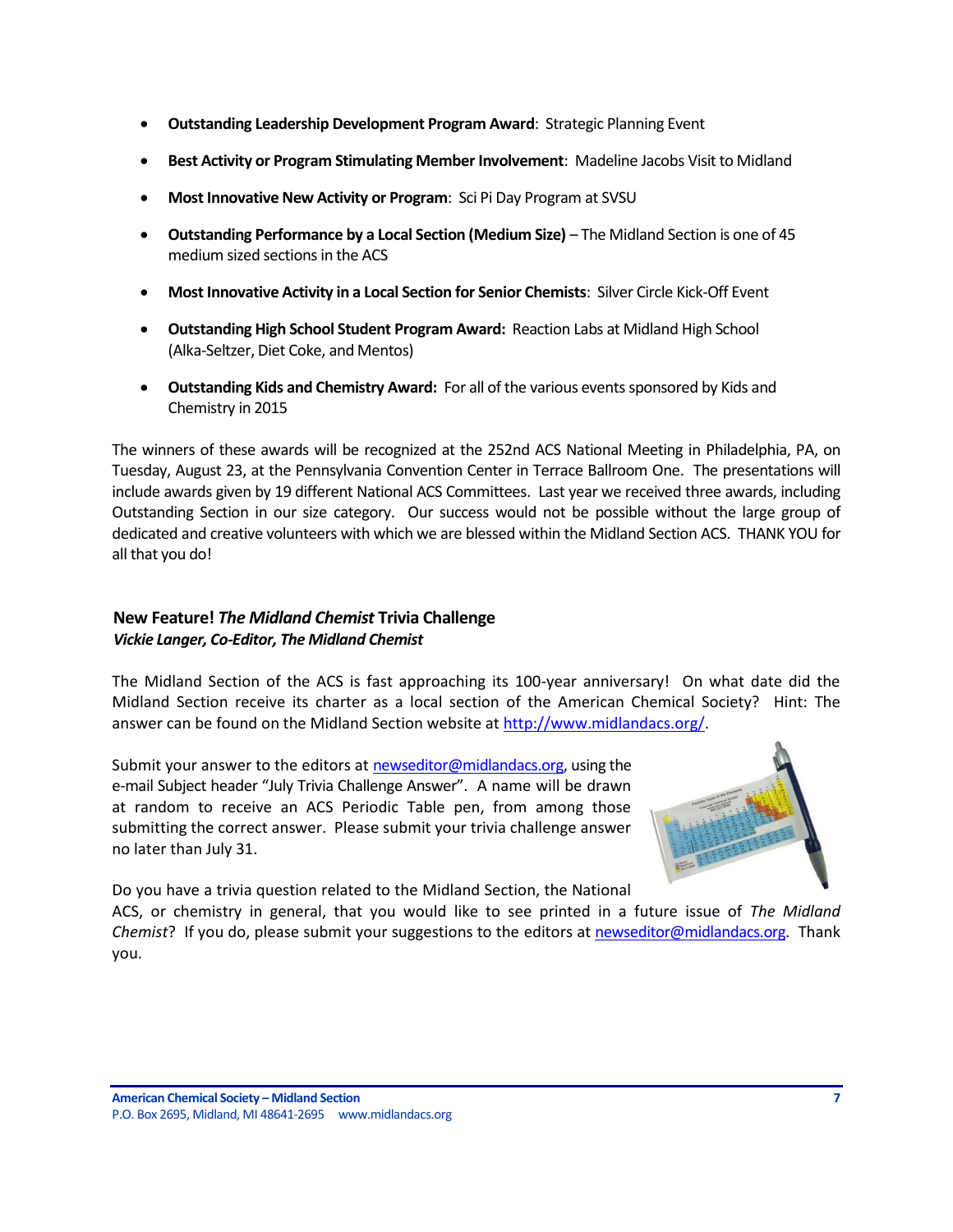<span id="page-7-0"></span>**MMTG Day at the Midland County Fair** *Michelle Rivard, Outreach Committee, Midland Section ACS*

# **Discounted Ride Tickets for Midland County Fair, August 14-20**

Offered by the Mid-Michigan Technician Group



# Ride 'til you drop! Discounted ride bands are good for a Single-day, All-day, Any-day of Fun! Just \$16.00!

Discounted ride tickets go on sale starting July 11 and must be purchased before August 18 (Regular price \$20-25 for a half day) For more information and to purchase discounted ride tickets, contact: Deb dmendrick1@dow.com, Jeanette jeanette.young@dowcorning.com,

or Michelle michelle.rivard@dowcorning.com

# <span id="page-7-1"></span>**Upcoming Dates, Events, and Other Updates**

- July 16 (10:00 AM 4:00 PM) *Wonders of Water* walk-by experiments offered by the Outreach Team, conducted in shifts from 10 AM to 4 PM, part of the Midland RiverDays Festival experience in downtown Midland at the Tridge. For more information, or to volunteer to help, please contact Gina Malczewski [\(reginamalczewski@gmail.com\)](mailto:reginamalczewski@gmail.com) or Michelle Rivard [\(mlqshadow@yahoo.com\)](mailto:mlqshadow@yahoo.com).
- July 18 (7:00 9:00 PM) ACS Board meeting, MCFTA Board Room (in person), or via a WebEx conference call connection at [Midland Section WebEx Board Meeting,](https://meetings.webex.com/collabs/meetings/join?uuid=MDUIF3K1F2PHUAY4ZKRYDP7EXH-MIS) phone number: 866-299-7945, participant code: 9837036#. **Please note: This meeting replaces the previously scheduled August 1 board meeting.**
- July 20 (11:00 AM 12:00 PM) Hands-on *Carnival Science* demos offered by the Outreach Team, 21st Century Community Learning Center Summer Camp, Bay City Central High School. For more information, or to volunteer to help, please contact Gina Malczewski [\(reginamalczewski@gmail.com\)](mailto:reginamalczewski@gmail.com) or Michelle Rivard [\(mlqshadow@yahoo.com\)](mailto:mlqshadow@yahoo.com).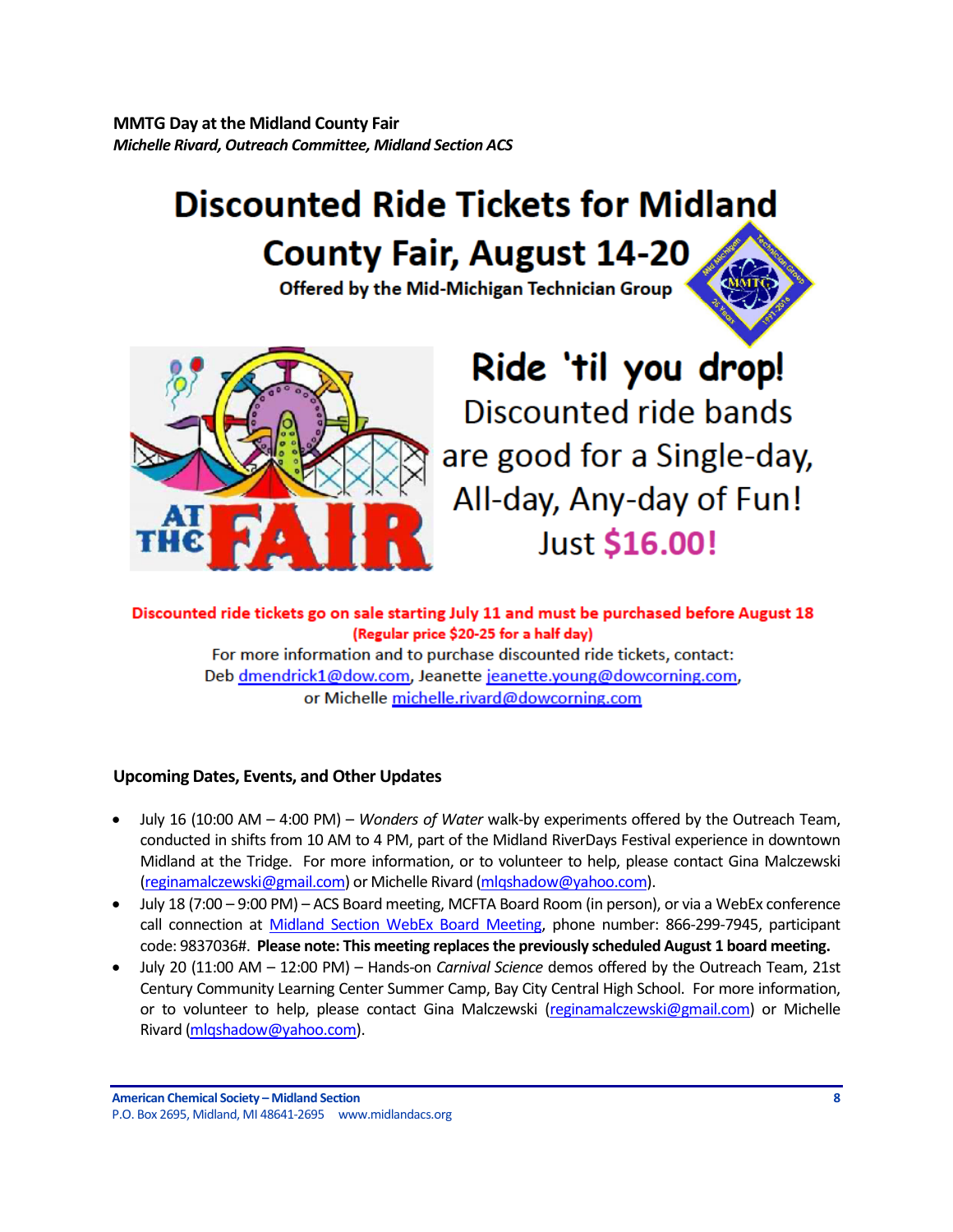- July 23 (11:00 AM 1:00 PM) Two back-to-back sessions of hands-on *Carnival Science* demos offered by the Outreach Team, Mid-Michigan Children's Museum, Saginaw. For more information, or to volunteer to help, please contact Gina Malczewski [\(reginamalczewski@gmail.com\)](mailto:reginamalczewski@gmail.com) or Michelle Rivard [\(mlqshadow@yahoo.com\)](mailto:mlqshadow@yahoo.com).
- July 31 Deadline to submit answers to the July *Midland Chemist* Trivia Challenge. Send your answer to [newseditor@midlandacs.org,](mailto:newseditor@midlandacs.org) using the e-mail Subject header "July Trivia Challenge Answer" for a chance to win an ACS Periodic Table pen.
- August 3 (10:00 11:00 AM) Hands-on *Sweet Science: Gum and Marshmallows* science demos offered by the Outreach Team, Discovery Museum, Mount Pleasant. For more information, or to volunteer to help, please contact Gina Malczewski [\(reginamalczewski@gmail.com\)](mailto:reginamalczewski@gmail.com) or Michelle Rivard [\(mlqshadow@yahoo.com\)](mailto:mlqshadow@yahoo.com).
- August 13 Deadline for submission of abstracts from industry professionals for the 2016 Fall Scientific Meeting. Abstracts should be submitted by e-mail to [PJBai@dow.com,](mailto:PJBai@dow.com) indicating your preference for an oral or a poster presentation. For any questions, please contact Mike Vagnini [\(MTVagnini@dow.com\)](mailto:MTVagnini@dow.com), Chair, 2016 Fall Scientific Meeting.
- August 21–25 252nd ACS National Meeting & Exposition, Philadelphia, PA. For more information, see [https://www.acs.org/content/acs/en/meetings/fall-2016.html.](https://www.acs.org/content/acs/en/meetings/fall-2016.html)
- August 21 All-day symposium on the topic, *Mobilizing Chemistry Expertise to Solve Humanitarian Problems*, hosted by Chemists Without Borders, followed by a social mixer event. This symposium is being held in conjunction with the 252nd ACS National Meeting & Exposition, Philadelphia, PA. For more information, please contact Ronda Grosse at 989-496-3097 o[r rondagrosse@chemistswithoutborders.org.](mailto:rondagrosse@chemistswithoutborders.org)
- August 26 (10:00 11:00 AM) Hands-on *I Love Light: Making Kaleidoscopes* science learning session offered by the Outreach Team, Discovery Museum, Mount Pleasant. For more information, or to volunteer to help, please contact Gina Malczewski [\(reginamalczewski@gmail.com\)](mailto:reginamalczewski@gmail.com) or Michelle Rivard [\(mlqshadow@yahoo.com\)](mailto:mlqshadow@yahoo.com).
- August 31 (10:15-11:30 AM and/or 12:45-2:00 PM, lunch included) *Density experiments and STEAM activities* teacher in-service training event, Bay City Central High School. For more information, or to volunteer to help, please contact Gina Malczewski [\(reginamalczewski@gmail.com\)](mailto:reginamalczewski@gmail.com) or Michelle Rivard [\(mlqshadow@yahoo.com\)](mailto:mlqshadow@yahoo.com).
- September 12 (7:00 9:00 PM) ACS Board meeting, MCFTA Board Room (in person), or via a WebEx conference call connection at [Midland Section WebEx Board Meeting,](https://meetings.webex.com/collabs/meetings/join?uuid=MDUIF3K1F2PHUAY4ZKRYDP7EXH-MIS) phone number: 866-299-7945, participant code: 9837036#.
- September 17 Deadline for submission of abstracts from academic researchers and students for the 2016 Fall Scientific Meeting. Abstracts should be submitted by e-mail t[o PJBai@dow.com,](mailto:PJBai@dow.com) indicating your preference for an oral or a poster presentation. For any questions, please contact Mike Vagnini [\(MTVagnini@dow.com\)](mailto:MTVagnini@dow.com), Chair, 2016 Fall Scientific Meeting.
- October 3 (7:00 9:00 PM) ACS Board meeting, MCFTA Board Room (in person), or via a WebEx conference call connection at [Midland Section WebEx Board Meeting,](https://meetings.webex.com/collabs/meetings/join?uuid=MDUIF3K1F2PHUAY4ZKRYDP7EXH-MIS) phone number: 866-299-7945, participant code: 9837036#.
- October 22 (8:30 AM 3:15 PM) 2016 Midland Section ACS Fall Scientific Meeting, Curtiss Hall, Saginaw Valley State University. For more information, or any questions, please contact Mike Vagnini [\(MTVagnini@dow.com\)](mailto:MTVagnini@dow.com), Chair, 2016 Fall Scientific Meeting.
- November 7 (7:00 9:00 PM) ACS Board meeting, MCFTA Board Room (in person), or via a WebEx conference call connection at [Midland Section WebEx Board Meeting,](https://meetings.webex.com/collabs/meetings/join?uuid=MDUIF3K1F2PHUAY4ZKRYDP7EXH-MIS) phone number: 866-299-7945, participant code: 9837036#.

**American Chemical Society – Midland Section 9** P.O. Box 2695, Midland, MI 48641-2695 www.midlandacs.org